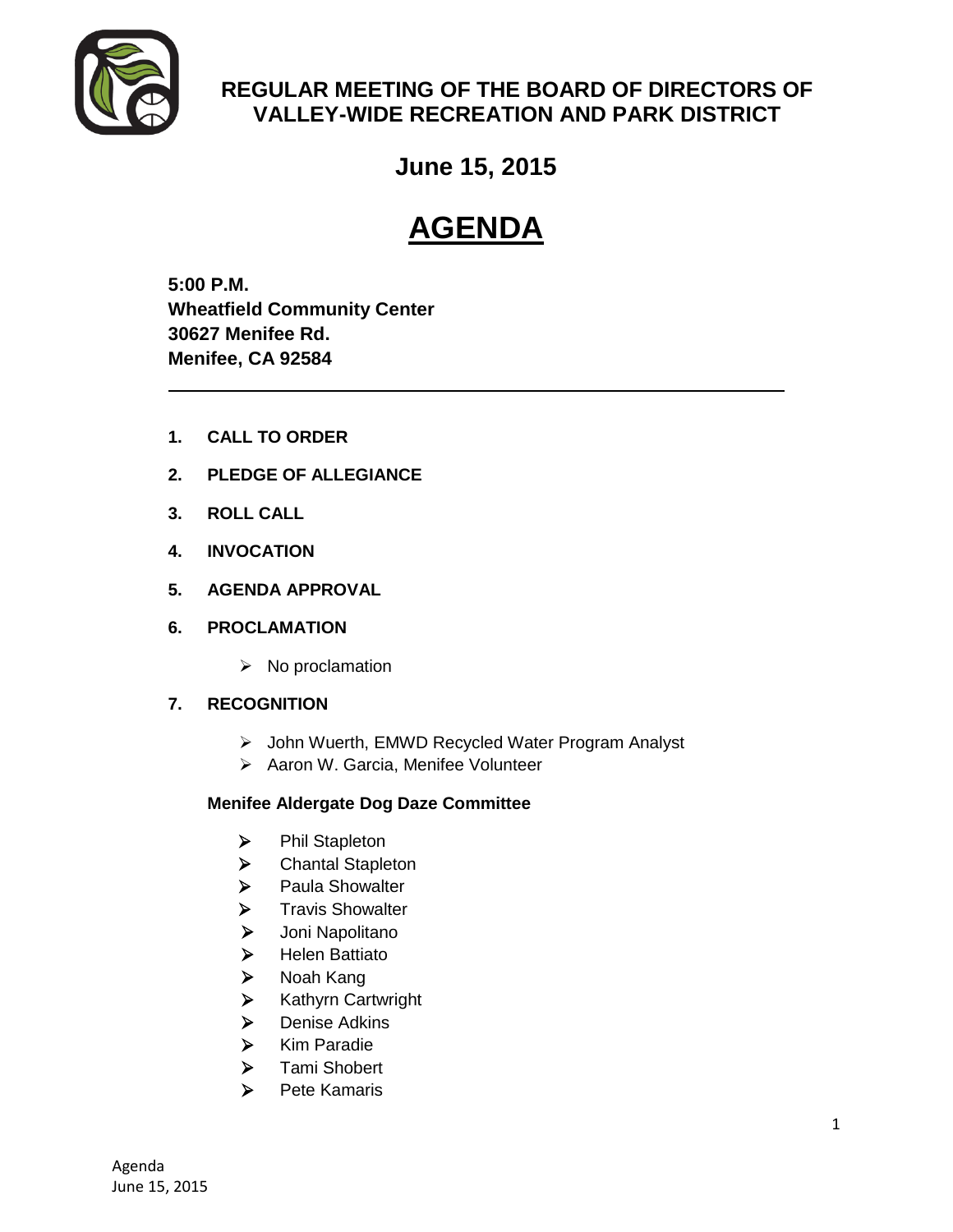# **8. PUBLIC COMMENTS – NON AGENDA ITEMS**

Anyone who wishes to address the Board regarding items not on the agenda may do so at this time. Presentations are limited to three (3) minutes.

Individuals who wish to address the Board regarding items on the agenda should complete a Request to Speak form stating the item(s) you wish to discuss. Public Comments regarding agenda items will take place prior to Board discussion of each item. Please submit your completed form to the Clerk prior to the beginning of the meeting. Presentations are limited to three (3) minutes.

# **9. BOARD COMMENTS**

- **9.1.** Board members wishing to comment may do so at this time.
- **10. VALLEY-WIDE CLEARING ACCOUNTS CHECK LIST FOR MAY 2015: 78105-78650.**
- **11. FINANCIAL STATEMENTS FOR MAY 2015.**
- **12. PRESENTATION** 
	- **12.1.** Presentation by Janea Butler, Recreation Supervisor Marion V. Ashley Community Center.

# **13. CONSENT CALENDAR**

*These items are considered routine in nature and will be approved with one motion.* 

**13.1.** Approval of Minutes for the Regular Meeting of May 18, 2015.

#### **14. PUBLIC HEARING – Annual Assessments**

Presentation by NBS Consultant – Public Hearings

**French Valley Park and Landscape Maintenance District, Menifee North Park and Landscape Maintenance District, Menifee Parks Zone of Landscape Maintenance District No. 88-1, Menifee South Park and Landscape Maintenance District, Regional Landscape Maintenance District No. 88-1, Rivercrest Zone of Landscape Maintenance District No. 88-1, Winchester Park and Landscape Maintenance District, including all subsequent zones and sub-zones therein**, for Fiscal Year 2015/2016

**14.1. Resolution No. 919-15 –** Resolution of the Board of Directors of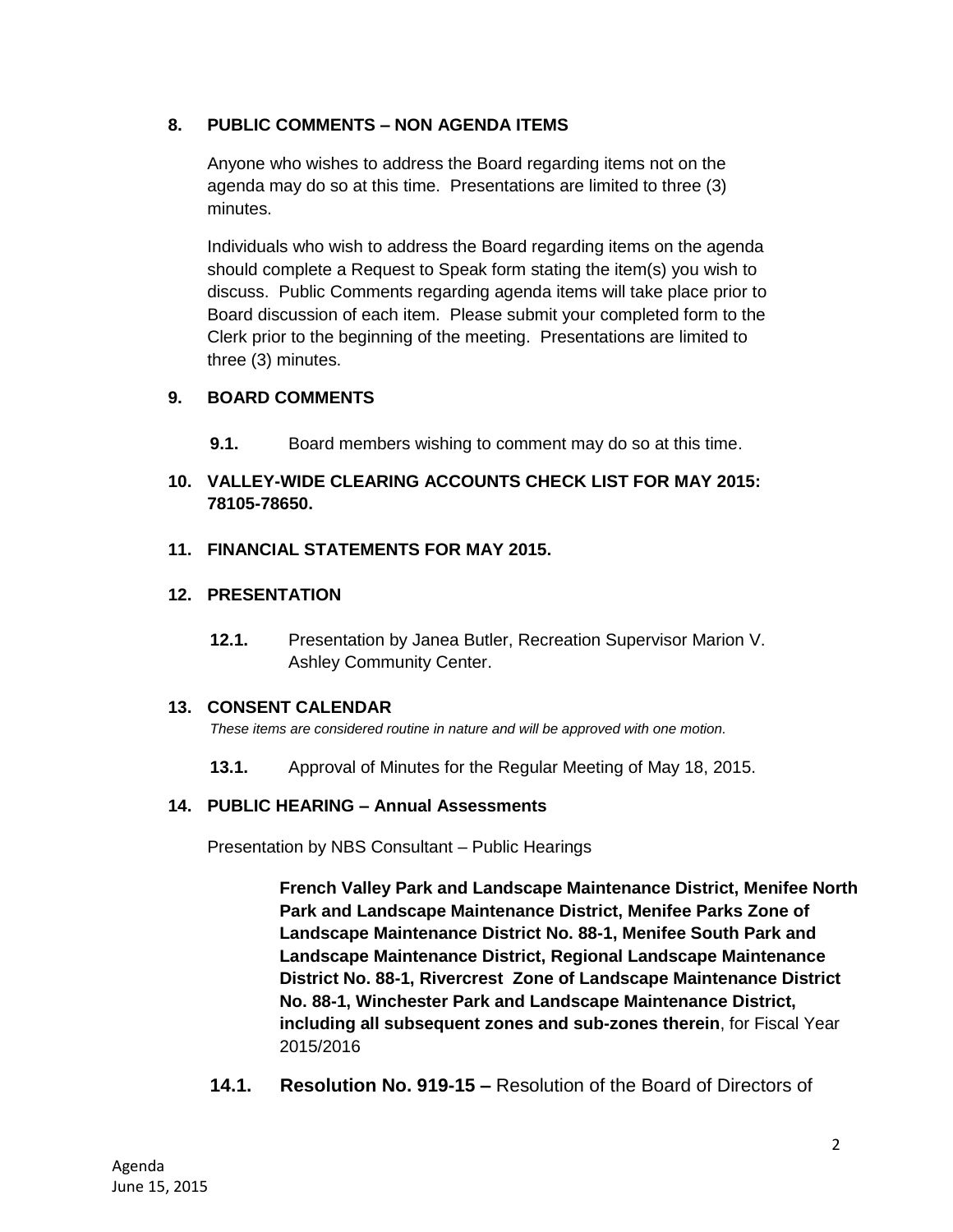Valley-Wide Recreation and Park District, California, amending and/or approving the Engineer's Report and ordering the levy and collection of assessments for the **French Valley Park and Landscape Maintenance District**, **Menifee North Park and Landscape Maintenance District, Menifee Parks Zone of Landscape Maintenance District No. 88-1, Menifee South Park and Landscape Maintenance District, Regional Landscape Maintenance District No. 88-1, Rivercrest Zone of Landscape Maintenance District No. 88-1, Winchester Park and Landscape** 

### **15. OLD BUSINESS**

**15.1. No Old Business** 

# **16. NEW BUSINESS**

### **16.1. 2015/2016 Warrants, Agreements and/or Contracts**

 **Resolution No. 920-15 –** Resolution of the Board of Directors of the Valley-Wide Recreation and Park District authorizing the General Manager to execute any warrants, agreements and/or contracts as needed by the Valley-Wide Recreation and Park District for Fiscal Year 2015/2016.

#### **16.2. July 2015 Parks Make Life Better Month**

 **Resolution 921-15 –** Resolution of the Board of Directors of the Valley-Wide Recreation and Park District Designating July 2015 as Parks Make Life Better Month.

# **16.3. Authorizing CFD Levy**

 **Resolution No. 922-15** - Resolution of the Board of Directors of the Valley-Wide Recreation and Park District, establishing the annual special tax and levying special taxes for the French Valley Community Facilities District No. 1 and subsequent zones for fiscal year 2015/2016.

# **16.4. Special Benefit Assessment Vector Control**

 $\triangleright$  Request Board discussion and direction to vote in favor or against the proposed annual assessment for mosquito, vector and disease control services.

#### **16.5. 2014/2015 Budget Adjustment**

 Request Board approval of fiscal year 2014/2015 Budget review and adjustments.